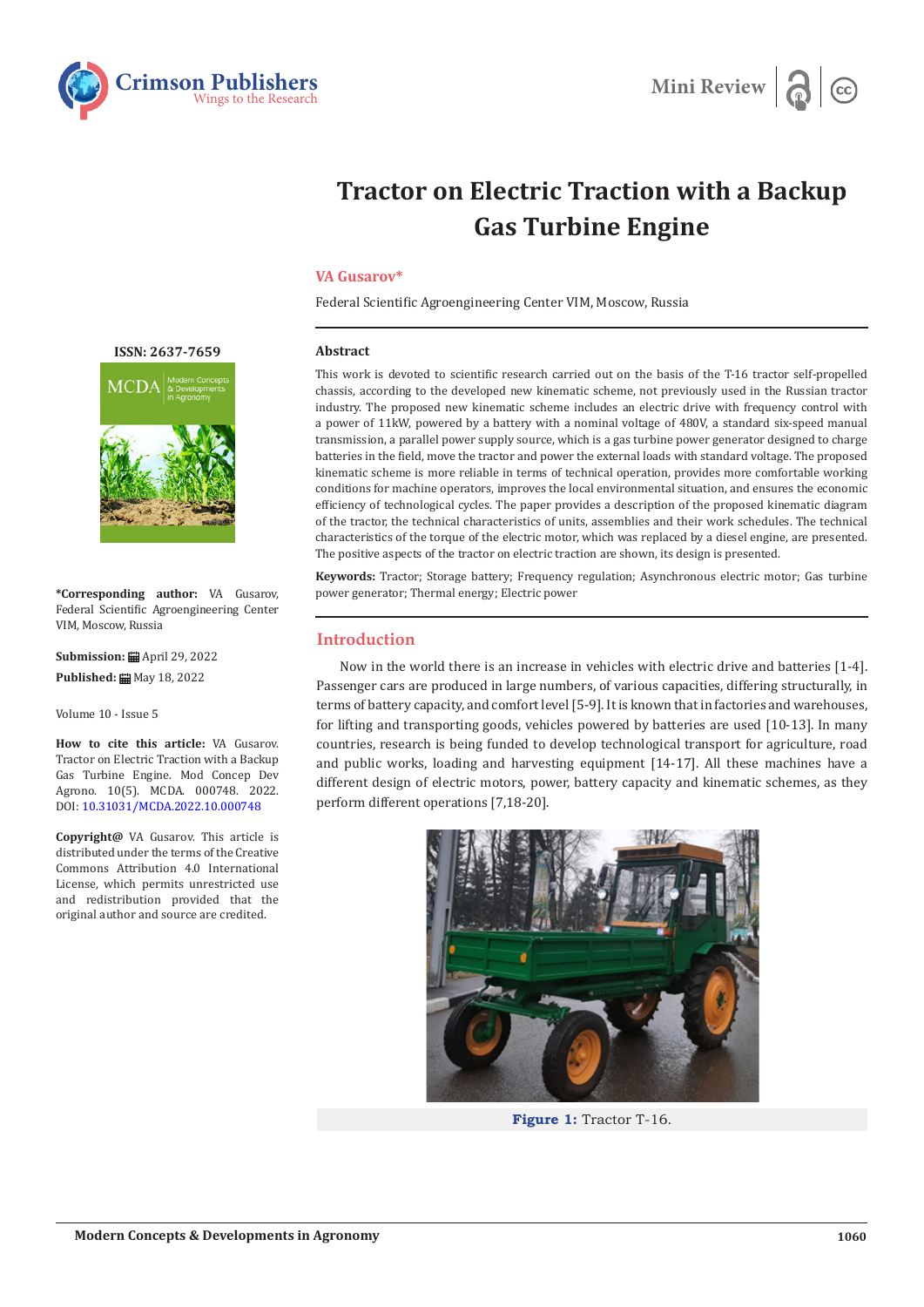For experimental studies on the use of a new kinematic scheme, the T-16 tractor was chosen, designed for transport work on the transportation of goods weighing 1000kg, performing field technological operations, and plowing light soils. The power plant is a diesel two-cylinder engine with a power of 16kW and a maximum torque of 89Nm. The transmission consists of a mechanical gearbox with six gears forward, one reverse, one downshift with blocking of the rear drive wheels. Drive wheels are mounted on final drives. Figure 1 shows the T-16 tractor.

Research task. The scientific task is to develop a new kinematic scheme with an electric drive for this tractor. Initially, the diesel engine and clutch basket were dismantled. The total weight of the dismantled equipment is 360kg. Technical documentation has been developed for connecting an asynchronous electric motor to the input shaft of the gearbox through an adapter. In accordance with the project, the tractor is equipped with a battery to power the electric motor and a backup gas turbine generator to charge the batteries. The general block diagram of a tractor with an electric drive and a gas turbine generator is shown in Figure 2. The choice of the electric motor was determined by the technical characteristics, which must correspond to those of the diesel engine.



# **Theoretical calculation**

For installation on a tractor, an asynchronous electric motor AIR 132-M4 with a power of 11kW and a rotation speed of 1430rpm was selected. at 50Hz. The change in speed is made by the Goodrive 200A frequency controller with a power of 15kW. The rated torque of the squirrel-cage induction motor is 73.3Nm, the maximum torque can be 50 to 100% more. Figure 3 compares the characteristics of a diesel engine with maximum torque and an induction motor with rated and maximum torque and speed.





The diesel engine has a maximum speed of 1800rpm. To create a rotational speed of an asynchronous motor of 1800rpm. the maximum frequency of rotation of the electromagnetic field is set to 65Hz on the frequency regulator. The battery pack is installed under the cargo platform and is shown in Figures 3&4.



**Figure 4:** Battery pack.

The unit consists of 40 series-connected "Delta 20-12" batteries with a capacity of 20Ah, rated voltage 480V. These batteries are charged from a centralized network with a voltage of 230V through an on-board automatic charger up to a voltage of 540V. The energy of a charged battery is 10kWh. In order to avoid battery discharge, in the field there is a gas turbine electric generator on board the tractor, it simultaneously provides battery charging, tractor movement, power supply to the connected external load with an alternating three-phase voltage of 380V. The kinematic diagram of the gas turbine power generator is shown in Figure 5. The gas turbine engine operates on the Brayton cycle.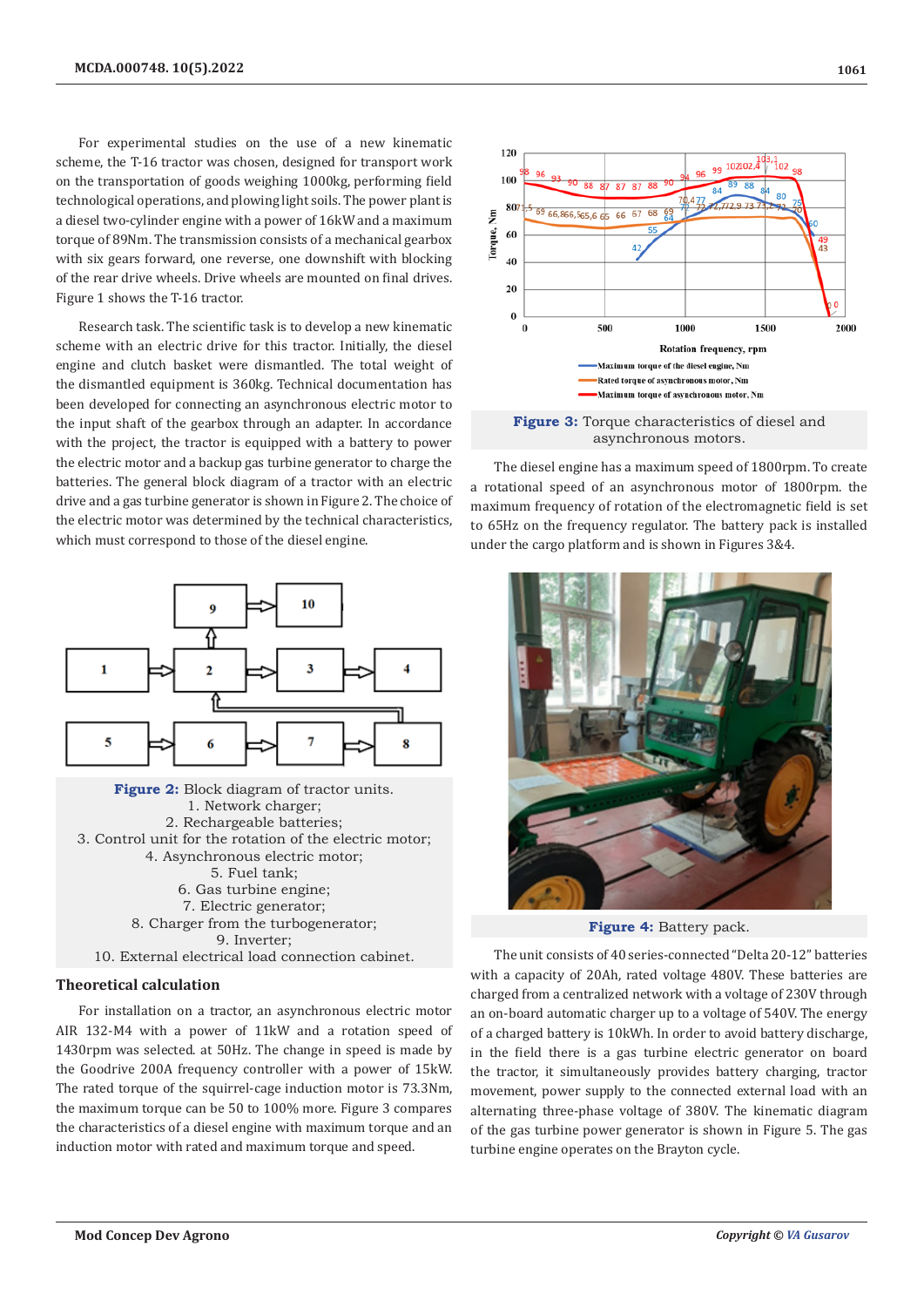

**Figure 5:** Kinematic diagram of a gas turbine generator. 1. Input starting device; 2. Radial compressor; 3. Combustion chamber; 4. Centripetal turbine;

5. Three-stage free power turbine;

In accordance with the technical characteristics of the radial compressor and the centripetal turbine, the performance is determined,  $N_{B}$ , g/s, [21].

$$
N_B = \frac{N_{el} \cdot \alpha_{ob} \cdot L_0}{Q_t \cdot \eta_{eg} \cdot \eta_{sst} (1 - P)}
$$
 (1)

*N<sub>el</sub>* - power plant capacity, 11kW;

 $Q<sub>r</sub>$  -is the specific heat of combustion of kerosene, 13,0 kWh/ kg, [22];

 $L<sub>0</sub>$  -air consumption required for the combustion of propanebutane, 15,0, kg/kg;

*η* -is the theoretical electrical efficiency of the turbogenerator, 25%;

*η<sub>eg</sub>* -is the efficiency of the electric generator, 0,75, [23];

 $η<sub>set</sub>$ -is the efficiency of a three-stage free turbine, 0,75, [24];

*P* -Theoretical coefficient of compressor work, 0.7, [25].

$$
\alpha_{ob}
$$
 - coefficient of excess air, 8.0;

The design capacity of the compressor is not less than, kg/s:

$$
N_B = \frac{11, 0.8, 0.15, 0}{13, 0.0, 75 \cdot 0, 75 \cdot (1 - 0, 7)} = 0,167 \, \text{kg/s} \tag{2}
$$

A free three-stage turbine has been developed, placed on one disk and with the direction of rotation opposite to the rotation of the rotor of the gas turbine engine, has the initial data:

- 1. turbocharger speed  $n<sub>1</sub>$  = 30000÷96000rpm;
- 2. free turbine output shaft speed  $n_{2B} = 2000 \div 4000$  rpm;
- 3. fuel consumption  $G<sub>r</sub> = 2.5$  g/s;
- 4. air consumption  $N_p = 170g/s = 0.17kg/s$ ;

Circumferential speed on the middle diameter for the first stage in the hot state,  $V_{1st}$ , m/s:

$$
V_{1st} = \frac{\pi \times D \times n_2 \times \sqrt{k_2}}{60} \quad (3)
$$
  

$$
V_{1st} = \frac{3.14 \times 0.25 \times 4000 \times 1.05}{60} = 54,95 \, \text{m/s} \quad (4)
$$

Circumferential speed on the middle diameter for the second stage in a hot state,  $V_{2st}$ , m/s:

$$
V_{2st} = \frac{\pi \times D \times n_2 \times \sqrt{k_2}}{60} \tag{5}
$$
  

$$
V_{2st} = \frac{3.14 \times 0.28 \times 4000 \times 1.05}{60} = 61,54 \, \text{m/s} \tag{6}
$$

Circumferential speed on the middle diameter for the third stage in a hot state,  $V_{3st}$ , m/s:

$$
V_{3st} = \frac{\pi \times D \times n_2 \times \sqrt{k_2}}{60} \tag{7}
$$
  

$$
V_{3st} = \frac{3.14 \times 0.31 \times 4000 \times 1.05}{60} = 68,14 \, \text{m/s} \tag{8}
$$

Actual gas expansion work in the turbine, , :

$$
L_T = \frac{C_{p\Gamma}}{A} \times \Delta T_{T\Sigma}^* \tag{9}
$$

$$
L_T = 23,17 \times 208,24 = 4824,92 \, \text{kgm/kg} \quad (10)
$$

Estimated power developed by a free turbine, *kW*:

$$
N_T = \frac{G_{\Gamma CB} \times L_{T2}}{104.6}
$$
 (11)  

$$
N_T = \frac{0.251 \times 4824.92}{104.6} = 11,53kW
$$
 (12)

Figure 6 shows a gas turbine power generator mounted on a tractor.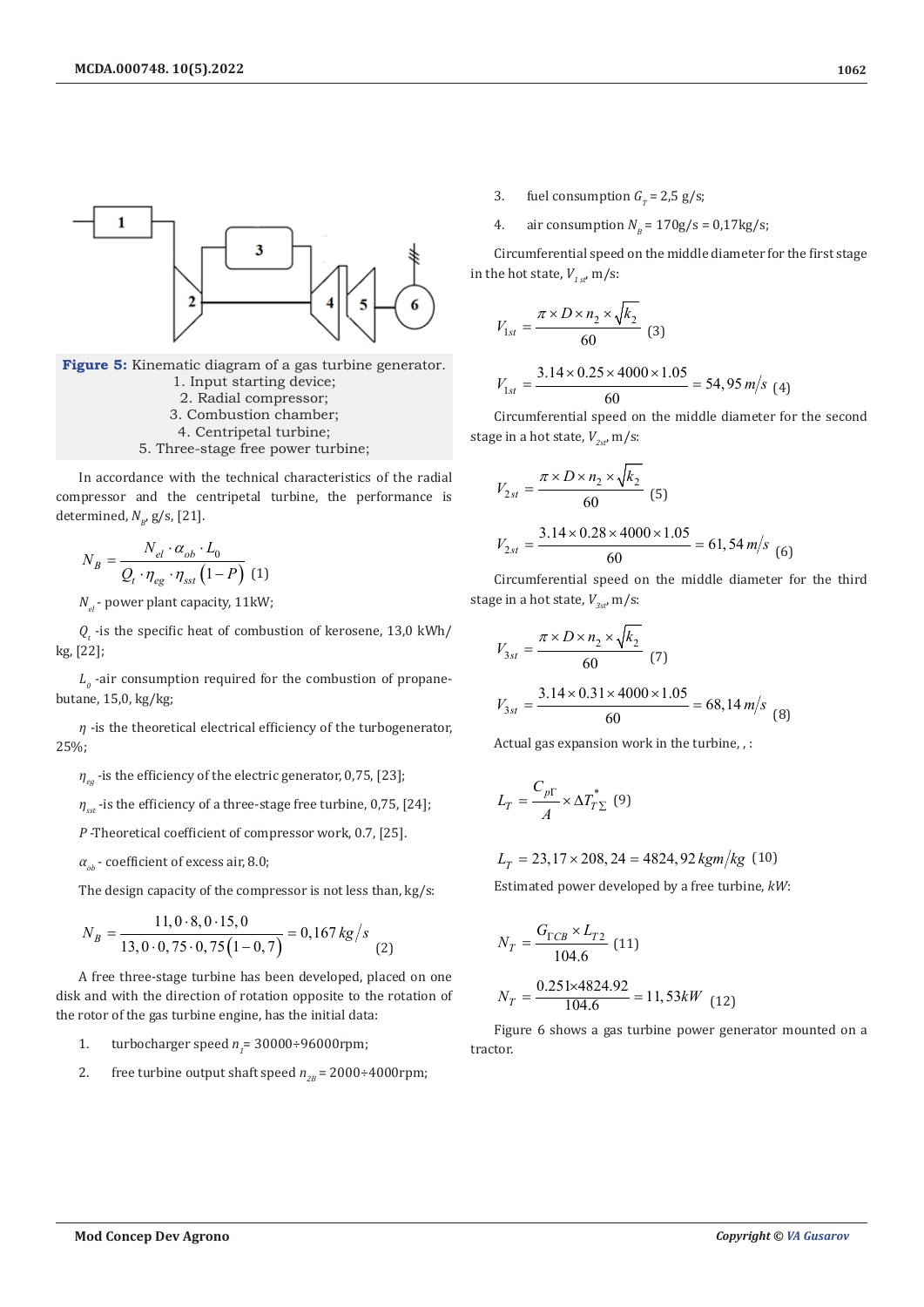

**Figure 6:** Gas turbine electric generator on a tractor. 1. Gas turbine engine; 2. Three-stage free turbine; 3. Asynchronous electric generator; 4. Switching cabinet for external connections; 5. Air cleaner; 6. Power asynchronous electric motor.



An inverter with an output voltage of 230V and a power of 3kW is connected to the battery, which is necessary to power the gas turbine engine start system and power an external load with a voltage of 220V.

The communication cabinet contains: a connector for charging the battery, for connecting an external load, a single-phase 230V socket and a three-phase 380V socket.

Exhaust gas temperature is 440  $\degree$ C, gas quantity is 1040m<sup>3</sup>/h. The mass of the installed equipment, including the battery pack, power asynchronous electric motor, gas turbine power generator, electronic devices and equipment, is 346kg.

# **Experimental studies**

The first sea trials were carried out on a flat paved area without cargo. The results of the experimental studies are presented in Table 1.

| <b>Transmission</b> | Rotational speed of the<br>electric motor, $min-1$ | <b>Experiment time,</b><br>min. | AB voltage before<br>testing, V. | AB voltage after<br>the end of tests, V. | <b>Maximum</b><br>current, A | Power, W. |
|---------------------|----------------------------------------------------|---------------------------------|----------------------------------|------------------------------------------|------------------------------|-----------|
| First gear          | 1600                                               | 30                              | 520                              | 503                                      | 0,68                         | 342       |
| Second gear         | 1600                                               | 30                              | 520                              | 501                                      | 0,77                         | 386       |
| Third gear          | 1600                                               | 30                              | 520                              | 499                                      | 0,88                         | 439       |
| Fourth gear         | 1600                                               | 30                              | 520                              | 497                                      | 0,98                         | 487       |
| Fifth gear          | 1600                                               | 30                              | 520                              | 495                                      | 1,07                         | 530       |
| Sixth gear          | 1600                                               | 30                              | 520                              | 493                                      | 1,23                         | 606       |

The operating time of the tractor with uniform movement on a horizontal asphalt road, with a load of  $500kg$ , in  $4<sup>th</sup>$  gear, a speed of 11km/h and a temperature of 17 ℃ is 4 hours 46 minutes.

The graph of the dynamics of the speed of rotation of the rotor of the power electric motor over time when the pedal is fully depressed is shown in Figure 7.



**Figure 7:** Graph of the dynamics of the rotor speed asynchronous power motor.

Such dynamics of the action of the electric motor on the standard gearbox does not depend on the behavior of the driver and prevents the effect of high torque on the main and final drives of the transmission, ensuring high reliability and a longer service life of these units. The forced stop of the tractor by the electric motor, with a sharp decrease in the engine speed, is set to two seconds by default, but experimental studies have shown that it is possible to stop from 18km/h to 0km/h in 4,5 s. Figure 8 shows a graph of the change in the speed of the tractor when braking by the electric motor.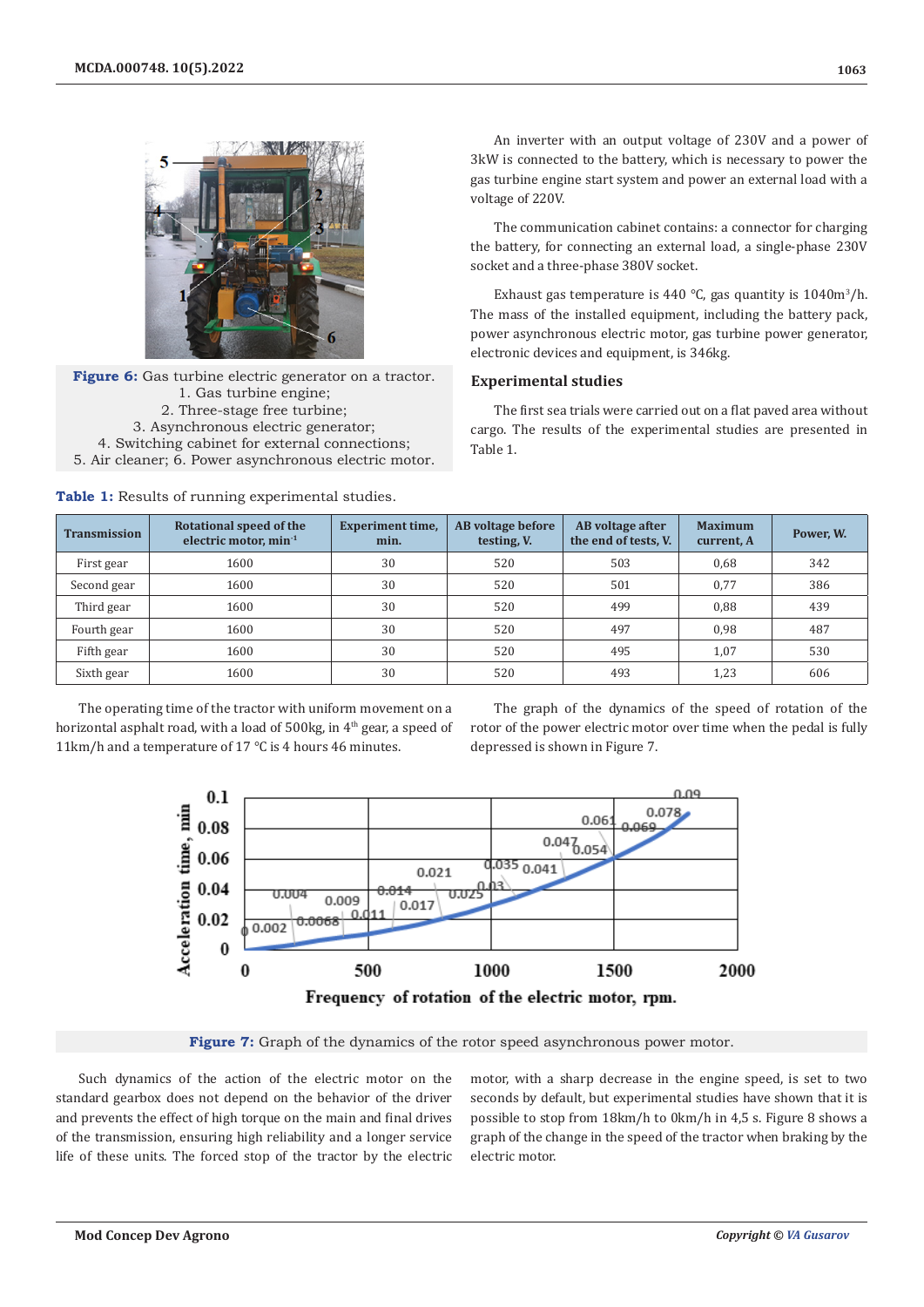

**Figure 8:** Graph of the change in the speed of the tractor when braking by the electric motor.

## **Conclusion**

The modernized tractor has more opportunities to perform various agricultural technological operations compared to its analogue, using mechanical, thermal and electrical energy for external consumers becomes the most cost-effective. Its application in agricultural technological operations associated with the use of heat, heat treatment is possible, which improves the storage conditions of grain crops, drying of hay and straw. Heat treatment is used to improve the quality of food and feed. Heat treatment includes: boiling, frying, sterilization of vegetables and fruits, pasteurization of milk, juices, wines, steaming of feed. The generated standard voltage electricity can be used to power water pumps, field repair shops, connect cow milking machines, sheep shearers, fans.

## **References**

- 1. [Kougias I, Nikitas A, Thiel C, Szab](https://www.sciencedirect.com/science/article/pii/S1361920919308922)*ó* S (2020) Clean energy and [transport pathways for islands: A stakeholder analysis using Q method.](https://www.sciencedirect.com/science/article/pii/S1361920919308922)  [Transportation Research Part D: Transport and Environment 78:](https://www.sciencedirect.com/science/article/pii/S1361920919308922)  [102180.](https://www.sciencedirect.com/science/article/pii/S1361920919308922)
- 2. Vala D, Friedrischkova K (2018) Development of the methodology for the management of the electromobile system and the family house system. Photonics Applications in Astronomy, Communications, Industry, and High-Energy Physics Experiments 2018, Wilga, Poland, p. 146.
- 3. [Kim SY, Cho JH, Murray E, Bakh N, Choi H, et al. \(2015\) Stochastic](https://www.pnas.org/doi/abs/10.1073/pnas.1510133112)  [electrotransport selectively enhances the transport of highly](https://www.pnas.org/doi/abs/10.1073/pnas.1510133112)  [electromobile molecules. National Library of Medicine 11: 10.](https://www.pnas.org/doi/abs/10.1073/pnas.1510133112)
- 4. Strizhevsky AM, Gotsev AA (2016) Operation of electric vehicles: advantages and problems. Problems of implementing the results of innovative developments. Limited Liability Company, Chelyabinsk, Russia pp: 50-52.
- 5. [Pattarakunnan K, Galos J, Das R, Mouritz AP \(2021\) Impact damage](https://www.sciencedirect.com/science/article/abs/pii/S0263822321003068)  [tolerance of energy storage composite structures containing lithium-ion](https://www.sciencedirect.com/science/article/abs/pii/S0263822321003068)  [polymer batteries. Composite Structures 267: 113845.](https://www.sciencedirect.com/science/article/abs/pii/S0263822321003068)
- 6. [Junyan C, Yang Z, Islam MS, Cheng X, Brown SA, et al. \(2020\) Carbon fiber](https://www.sciencedirect.com/science/article/abs/pii/S0266353821001433)  [reinforced Zn-MnO2 structural composite batteries. Composites Science](https://www.sciencedirect.com/science/article/abs/pii/S0266353821001433)  [and Technology 209: 108787.](https://www.sciencedirect.com/science/article/abs/pii/S0266353821001433)
- 7. [Yan Z, Zhao T, Xu Y, Koh LH, Go J, et al. \(2020\) Data-driven robust planning](https://digital-library.theiet.org/content/journals/10.1049/iet-gtd.2020.0835) [of electric vehicle charging infrastructure for urban residential car](https://digital-library.theiet.org/content/journals/10.1049/iet-gtd.2020.0835) [parks. IET Generation Transmission & Distribution 14\(26\): 6545-6554.](https://digital-library.theiet.org/content/journals/10.1049/iet-gtd.2020.0835)
- 8. [Irshad UB, Rafique S, Town G \(2020\) Stochastic modeling of electric](https://digital-library.theiet.org/content/journals/10.1049/iet-stg.2020.0011) [vehicle behavior to estimate available energy storage in parking lots. IET](https://digital-library.theiet.org/content/journals/10.1049/iet-stg.2020.0011) [Smart Grid 3\(6\): 760-767.](https://digital-library.theiet.org/content/journals/10.1049/iet-stg.2020.0011)
- 9. [Morlock F, Rolle B, Bauer M, Sawodny O \(2020\) Time optimal routing of](https://ieeexplore.ieee.org/document/8886708) [electric vehicles under consideration of available charging infrastructure](https://ieeexplore.ieee.org/document/8886708) [and a detailed consumption model. IEEE Transactions on Intelligent](https://ieeexplore.ieee.org/document/8886708) [Transportation Systems 21\(12\): 5123-5135.](https://ieeexplore.ieee.org/document/8886708)
- 10. [Hirz M, Walzel B, Helmut B \(2021\) Autonomous charging of electric](https://hrcak.srce.hr/file/375791) [vehicles in industrial environment. Tehnicki Glasnik-Technical](https://hrcak.srce.hr/file/375791) [Journal15\(2\): 220-225.](https://hrcak.srce.hr/file/375791)
- 11. [Braam ITJ, van Dormolen M, Dresen MHWF \(1996\) The workload of](https://www.sciencedirect.com/science/article/abs/pii/0169814195000089) [warehouse workers in three different working systems. International](https://www.sciencedirect.com/science/article/abs/pii/0169814195000089) [Journal of Industrial Ergonomics 17\(6\): 469-480.](https://www.sciencedirect.com/science/article/abs/pii/0169814195000089)
- 12. [Thiede S, Turetskyy A, Arno K, Kara S, Herrmann C \(2019\) Data mining](https://www.sciencedirect.com/science/article/abs/pii/S0007850619300952) [in battery production chains towards multi-criterial quality prediction.](https://www.sciencedirect.com/science/article/abs/pii/S0007850619300952) [CIRP Annals 68\(1\): 463-466.](https://www.sciencedirect.com/science/article/abs/pii/S0007850619300952)
- 13. Simpson TW, Medeiros DJ, Joshi S, Lehtihet A, Wysk RA (2004) A new course for integrating design, manufacturing and production into the engineering curriculum. International Journal of Engineering Education 20(5): 764-776.
- 14. [Lin BR \(2021\) Analysis and implementation of a frequency control DC-](https://www.sciencegate.app/document/10.3390/electronics10141623)[DC Converter for Light Electric Vehicle Applications. Electronics 10\(14\):](https://www.sciencegate.app/document/10.3390/electronics10141623) [1623.](https://www.sciencegate.app/document/10.3390/electronics10141623)
- 15. [Liu X, Sun X, Zheng H, Huang D \(2021\) Do policy incentives drive electric](https://www.sciencedirect.com/science/article/abs/pii/S0965856421001415) [vehicle adoption? Evidence from China. Transportation Research Part A:](https://www.sciencedirect.com/science/article/abs/pii/S0965856421001415) [Policy and Practice 150: 49-62.](https://www.sciencedirect.com/science/article/abs/pii/S0965856421001415)
- 16. [Xu L, Chen K, Chen GQ, Kentish SE, Li G \(2021\) Development of barium](https://link.springer.com/article/10.1007/s11705-020-1968-z) [@ alginate adsorbents for sulfate removal in lithium refining. Frontiers](https://link.springer.com/article/10.1007/s11705-020-1968-z) [of Chemical Science and Engineering 15\(1\): 198-207.](https://link.springer.com/article/10.1007/s11705-020-1968-z)
- 17. Gusarov VA, Godzhaev ZA, Gusarova EV (2020) The prospect of using gas turbine power plants in the agricultural sector. AMA-Agricultural Mechanization in Asia Africa and Latin America 51(3): 19-23.
- 18. [Sierra A, Reinders A \(2021\) Designing innovative solutions for solar](https://onlinelibrary.wiley.com/doi/full/10.1002/pip.3385)[powered electric mobility applications. Progress in Photovoltaics 29\(7\):](https://onlinelibrary.wiley.com/doi/full/10.1002/pip.3385) [802-818.](https://onlinelibrary.wiley.com/doi/full/10.1002/pip.3385)